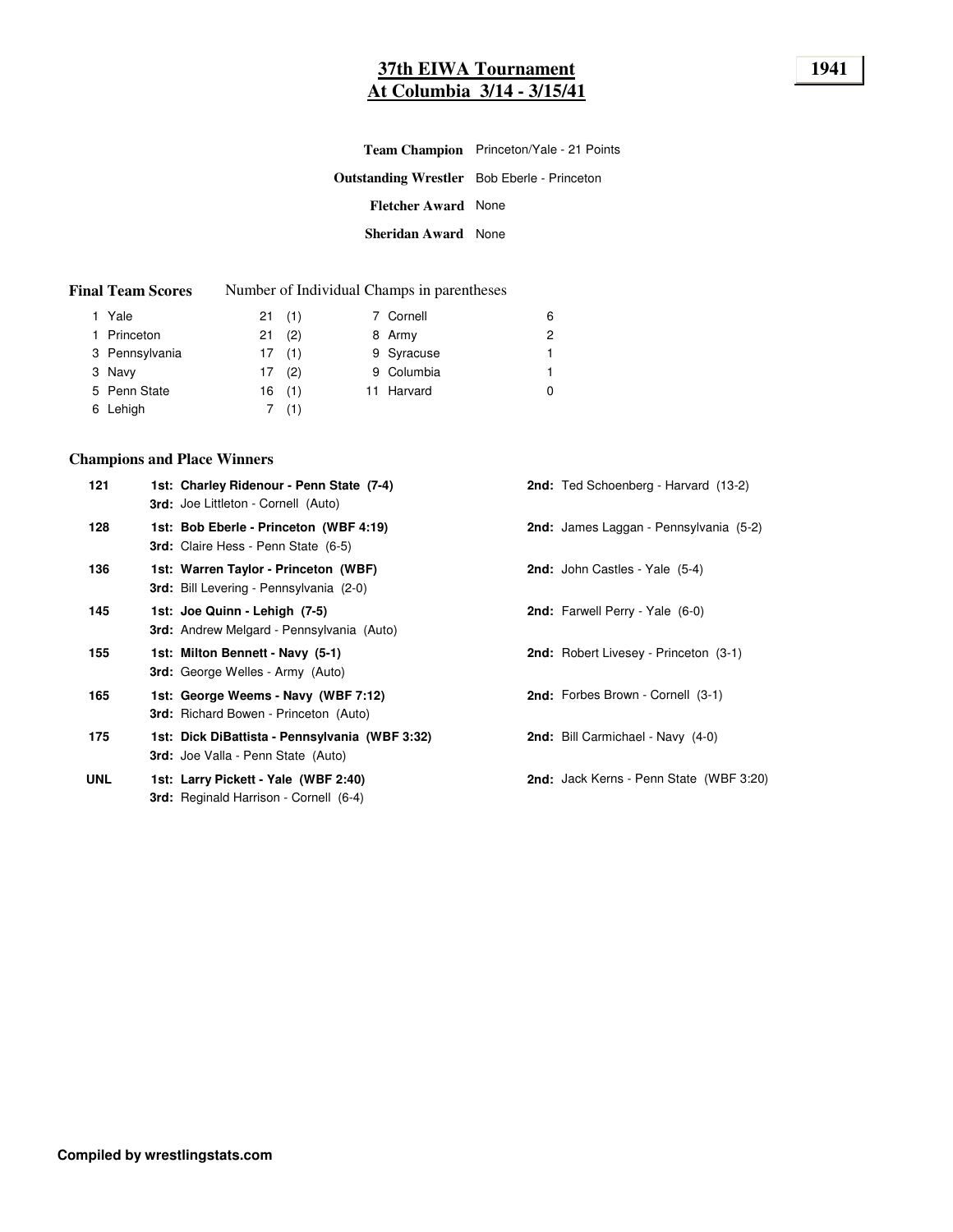# **3/14/1941 and 3/15/1941 at Columbia 1941 EIWA Championship Page 1 of 8**

# **121 Weight Class**

| Robert Taubman, Pennsylvania                           |                                                                      |                            |                             |
|--------------------------------------------------------|----------------------------------------------------------------------|----------------------------|-----------------------------|
| Bye                                                    | Robert Taubman                                                       |                            |                             |
|                                                        |                                                                      | Robert Taubman Fall 5:56   |                             |
| Donald Cobb, Syracuse                                  | Donald Cobb                                                          |                            |                             |
| Bye                                                    |                                                                      |                            |                             |
| Charley Ridenour, Penn State                           |                                                                      |                            | Charley Ridenour            |
| Ted Schoenberg, Harvard                                | <b>Charley Ridenour</b>                                              |                            |                             |
| Arthur White, Yale                                     |                                                                      | Charley Ridenour Fall 1:55 |                             |
|                                                        | <b>Arthur White</b>                                                  |                            |                             |
| John Gano, Navy                                        |                                                                      |                            | <b>Charley Ridenour 7-4</b> |
| Tony Carcione, Lehigh                                  | Van Sant Brewer 12-6                                                 |                            |                             |
| Van Sant Brewer, Princeton                             |                                                                      |                            |                             |
| Jim Changaris, Army                                    |                                                                      | Jim Changaris              |                             |
| Bye                                                    | Jim Changaris                                                        |                            |                             |
|                                                        |                                                                      |                            | Joe Littleton               |
| Joe Littleton, Cornell                                 | Joe Littleton                                                        |                            |                             |
| <b>Bye</b>                                             |                                                                      | Joe Littleton              |                             |
| Bye                                                    |                                                                      |                            |                             |
| Alfred Marasca, Columbia                               | <b>Alfred Marasca</b>                                                |                            |                             |
|                                                        |                                                                      |                            |                             |
|                                                        | <b>Consolation Bouts</b>                                             |                            |                             |
| <b>Second Place</b>                                    |                                                                      |                            |                             |
| <b>WRB</b> Second                                      | Ted Schoenberg, Harvard defeated Arthur White, Yale - Fall 7:28      |                            |                             |
| <b>WRB</b> Second                                      | Ted Schoenberg, Harvard defeated Robert Taubman, Pennsylvania - 10-0 |                            |                             |
| <b>Final Second</b>                                    | Ted Schoenberg, Harvard defeated Joe Littleton, Cornell - 13-2       |                            |                             |
| <b>Third Place</b>                                     |                                                                      |                            |                             |
| <b>Final Third</b><br>Joe Littleton, Cornell automatic |                                                                      |                            |                             |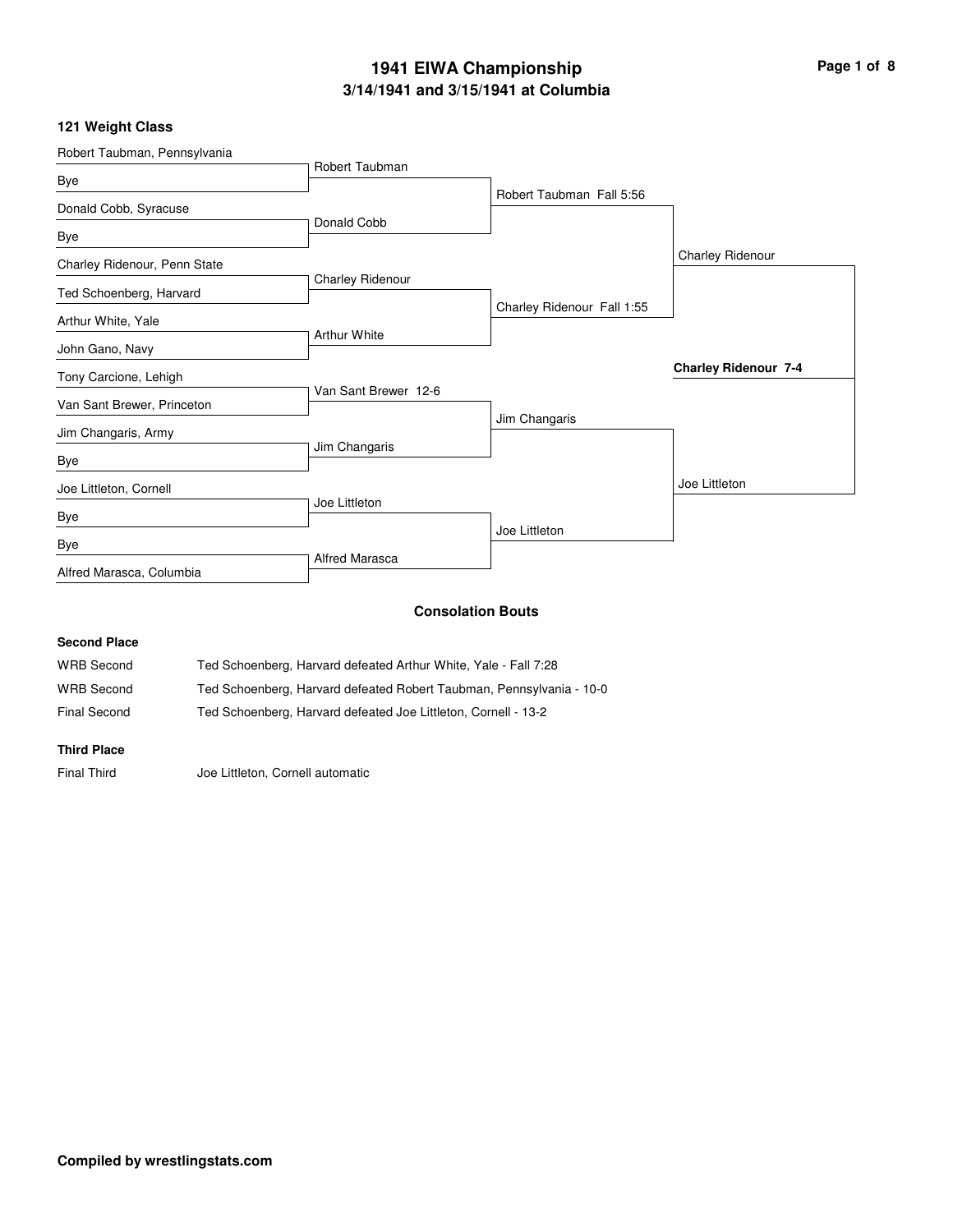# **3/14/1941 and 3/15/1941 at Columbia 1941 EIWA Championship Page 2 of 8**

### **128 Weight Class**

| Claire Hess, Penn State    |                         |                       |                        |
|----------------------------|-------------------------|-----------------------|------------------------|
|                            | <b>Claire Hess</b>      |                       |                        |
| Bye                        |                         | <b>Claire Hess</b>    |                        |
| Bill Norris, Columbia      |                         |                       |                        |
| Bye                        | <b>Bill Norris</b>      |                       |                        |
| Robert Eberle, Princeton   |                         |                       | <b>Robert Eberle</b>   |
| James Redmon, Harvard      | Robert Eberle Fall 4:15 |                       |                        |
| Dick Nickerson, Cornell    |                         | Robert Eberle WDF     |                        |
|                            | Dick Nickerson 5-1      |                       |                        |
| Frank Bailey, Lehigh       |                         |                       |                        |
| James Laggan, Pennsylvania |                         |                       | <b>Robert Eberle</b>   |
| Wendell Bevan, Army        | James Laggan            |                       |                        |
| Brooks Parker, Yale        |                         | James Laggan          |                        |
| Bye                        | <b>Brooks Parker</b>    |                       |                        |
| Robert Knox, Navy          |                         |                       | James Laggan Fall 0:32 |
| Bye                        | Robert Knox             |                       |                        |
| Bye                        |                         | <b>Bill O'Connell</b> |                        |
| Bill O'Connell, Syracuse   | <b>Bill O'Connell</b>   |                       |                        |

### **Consolation Bouts**

### **Second Place**

| <b>WRB Second</b> | Dick Nickerson, Cornell defeated James Redmon, Harvard - FFT      |
|-------------------|-------------------------------------------------------------------|
| WRB Second        | Claire Hess. Penn State defeated Dick Nickerson. Cornell - FFT    |
| Final Second      | James Laggan, Pennsylvania defeated Claire Hess, Penn State - 5-2 |

#### **Third Place**

| WRB Third   | Brooks Parker, Yale defeated Wendell Bevan, Army - FFT            |
|-------------|-------------------------------------------------------------------|
| WRB Third   | Brooks Parker, Yale defeated Bill O'Connell, Syracuse - Fall 1:42 |
| Final Third | Claire Hess, Penn State defeated Brooks Parker, Yale - 6-5        |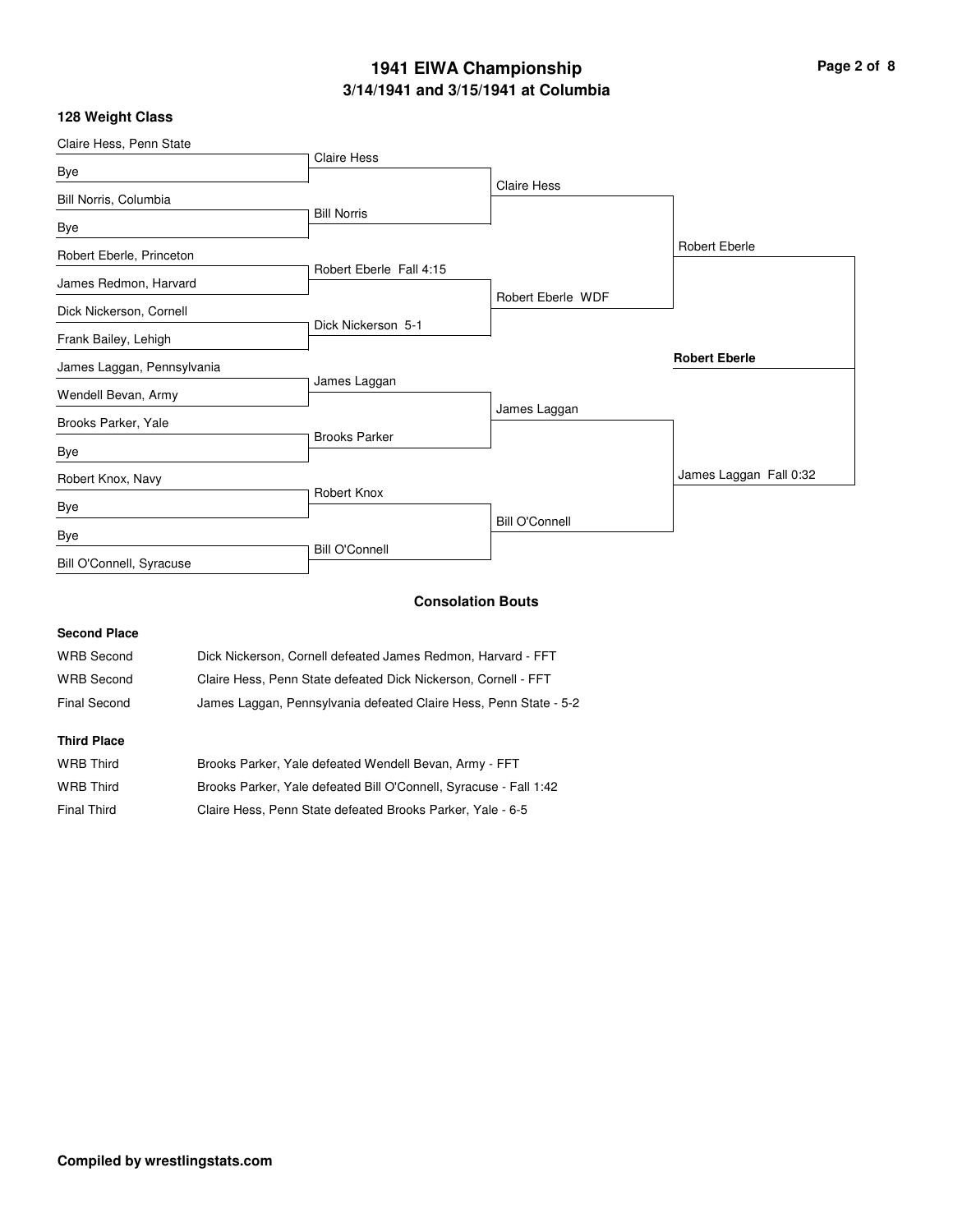# **3/14/1941 and 3/15/1941 at Columbia 1941 EIWA Championship Page 3 of 8**

### **136 Weight Class**

| Harry Boyer, Lehigh         |                      |                       |                           |
|-----------------------------|----------------------|-----------------------|---------------------------|
| Bye                         | Harry Boyer          |                       |                           |
|                             |                      | Harry Boyer Fall 8:33 |                           |
| Jesse Hollis, Army          |                      |                       |                           |
| Bye                         | Jesse Hollis         |                       |                           |
| Bill Levering, Pennsylvania |                      |                       | Warren Taylor 2-1         |
|                             | <b>Bill Levering</b> |                       |                           |
| Bye                         |                      | Warren Taylor         |                           |
| Alan Baum, Columbia         |                      |                       |                           |
| Warren Taylor, Princeton    | Warren Taylor        |                       |                           |
| Joe Mount, Cornell          |                      |                       | <b>Warren Taylor Fall</b> |
|                             | Joe Mount            |                       |                           |
| Frank Gleason, Penn State   |                      | John Castles          |                           |
| John Castles, Yale          |                      |                       |                           |
| Bye                         | <b>John Castles</b>  |                       |                           |
| Earl Buckwalter, Navy       |                      |                       | John Castles              |
| Bye                         | Earl Buckwalter      |                       |                           |
|                             |                      | Earl Buckwalter       |                           |
| Bye                         |                      |                       |                           |
| Basil Hick, Syracuse        | <b>Basil Hick</b>    |                       |                           |
|                             |                      |                       |                           |

### **Consolation Bouts**

### **Second Place**

| <b>WRB Second</b> | Bill Levering, Pennsylvania defeated Alan Baum, Columbia - 6-2 |
|-------------------|----------------------------------------------------------------|
| <b>WRB Second</b> | Bill Levering, Pennsylvania defeated Harry Boyer, Lehigh       |
| Final Second      | John Castles, Yale defeated Bill Levering, Pennsylvania - 5-4  |

#### **Third Place**

| <b>WRB Third</b> | Joe Mount, Cornell defeated Earl Buckwalter, Navy - 2-0       |
|------------------|---------------------------------------------------------------|
| Final Third      | Bill Levering, Pennsylvania defeated Joe Mount, Cornell - 2-0 |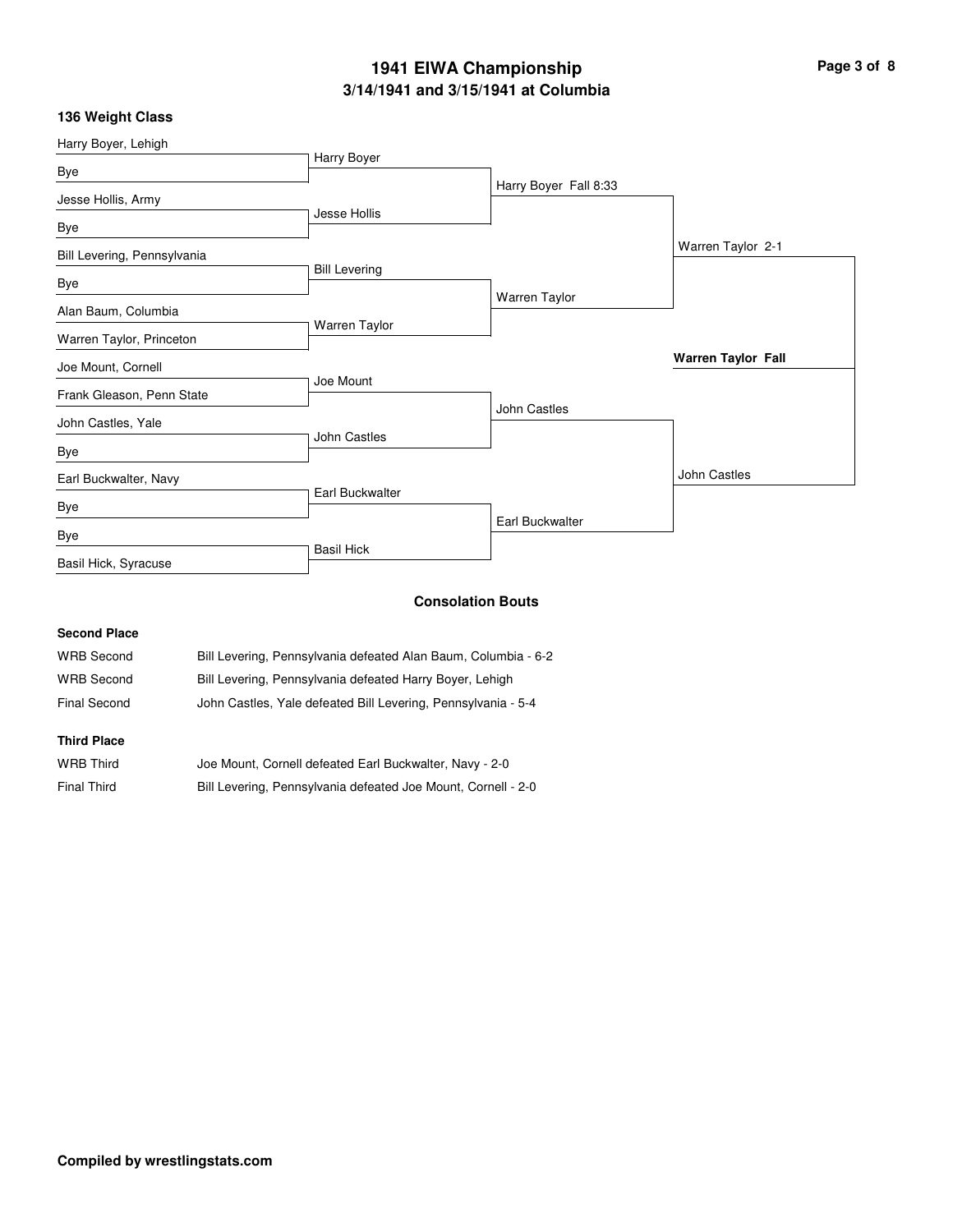# **3/14/1941 and 3/15/1941 at Columbia 1941 EIWA Championship Page 4 of 8**

### **145 Weight Class**

| Joe Quinn, Lehigh            |                          |                          |                |
|------------------------------|--------------------------|--------------------------|----------------|
| Bye                          | Joe Quinn                |                          |                |
|                              |                          | Joe Quinn 7-2            |                |
| Neil Carothers, Princeton    | <b>Neil Carothers</b>    |                          |                |
| Bye                          |                          |                          |                |
| Gerald Baker, Syracuse       |                          |                          | Joe Quinn 3-1  |
|                              | Farwell Perry Fall 6:53  |                          |                |
| Farwell Perry, Yale          |                          | <b>Farwell Perry</b>     |                |
| Joe Scalzo, Penn State       |                          |                          |                |
|                              | Donald Blue              |                          |                |
| Donald Blue, Navy            |                          |                          |                |
| Andrew Melgard, Pennsylvania |                          |                          | Joe Quinn 7-5  |
| Sam Hays, Army               | Andrew Melgard Fall 7:08 |                          |                |
|                              |                          | Andrew Melgard           |                |
| Richard Thomas, Harvard      | <b>Richard Thomas</b>    |                          |                |
| Bye                          |                          |                          |                |
| Martin Chadwick, Columbia    |                          |                          | Andrew Melgard |
|                              | <b>Martin Chadwick</b>   |                          |                |
| Bye                          |                          | <b>Martin Chadwick</b>   |                |
| Bye                          |                          |                          |                |
| Thomas Nobis, Cornell        | <b>Thomas Nobis</b>      |                          |                |
|                              |                          |                          |                |
|                              |                          | <b>Consolation Bouts</b> |                |
|                              |                          |                          |                |

### **Second Place**

| <b>WRB Second</b> | Farwell Perry, Yale defeated Neil Carothers, Princeton - Fall OT |  |
|-------------------|------------------------------------------------------------------|--|
|                   |                                                                  |  |

## Final Second Farwell Perry, Yale defeated Andrew Melgard, Pennsylvania - 6-0

### **Third Place**

Final Third **Andrew Melgard, Pennsylvania automatic**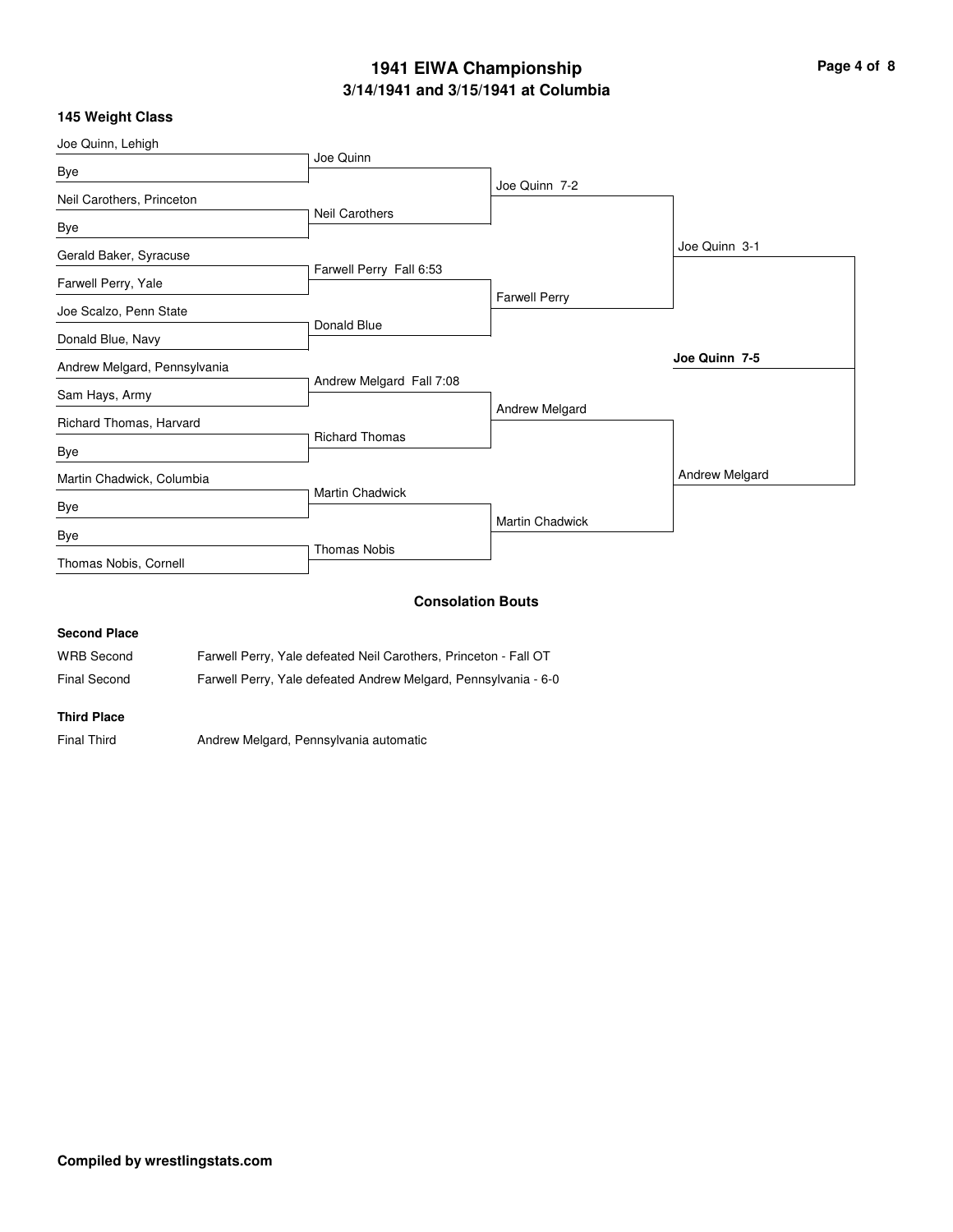# **3/14/1941 and 3/15/1941 at Columbia 1941 EIWA Championship Page 5 of 8**

### **155 Weight Class**

| Ted Bowen, Cornell            |                           |                          |                           |
|-------------------------------|---------------------------|--------------------------|---------------------------|
|                               | <b>Ted Bowen</b>          |                          |                           |
| Bye                           |                           | George Welles Fall 4:48  |                           |
| George Welles, Army           |                           |                          |                           |
| Bye                           | George Welles             |                          |                           |
| James Latson, Yale            |                           |                          | George Welles             |
| Bill Wescott, Syracuse        | James Latson Fall 8:41    |                          |                           |
|                               |                           | James Latson             |                           |
| Glenn Alexander, Penn State   | Glenn Alexander 4-1       |                          |                           |
| Art Byrne, Lehigh             |                           |                          |                           |
| Warren Tischler, Pennsylvania |                           |                          | <b>Milton Bennett 5-1</b> |
| Bill Tyng, Harvard            | Warren Tischler Fall 3:11 |                          |                           |
| Robert Livesey, Princeton     |                           | Robert Livesey           |                           |
| Bye                           | Robert Livesey            |                          |                           |
| Milton Bennett, Navy          |                           |                          | <b>Milton Bennett</b>     |
| Bye                           | <b>Milton Bennett</b>     |                          |                           |
| <b>Bye</b>                    |                           | <b>Milton Bennett</b>    |                           |
|                               | <b>Ted Barber</b>         |                          |                           |
| Ted Barber, Columbia          |                           |                          |                           |
|                               |                           | <b>Consolation Bouts</b> |                           |
| $\sim$ $\sim$ $\sim$          |                           |                          |                           |

#### **Second Place**

| <b>WRB Second</b> |  | Robert Livesey, Princeton defeated Ted Barber, Columbia - FFT |  |  |  |
|-------------------|--|---------------------------------------------------------------|--|--|--|
|                   |  |                                                               |  |  |  |

Final Second Robert Livesey, Princeton defeated George Welles, Army - 3-1

#### **Third Place**

Final Third George Welles, Army automatic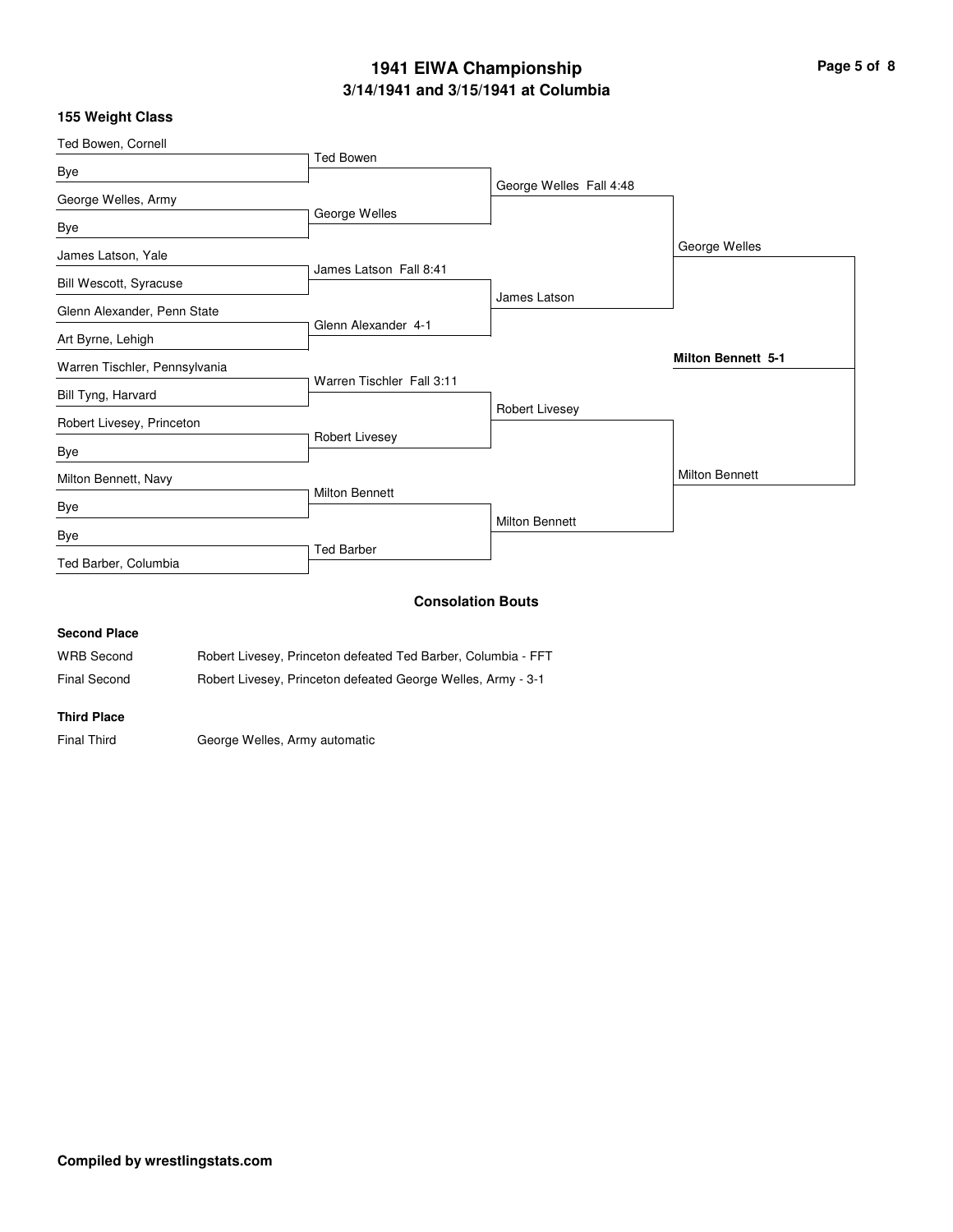# **3/14/1941 and 3/15/1941 at Columbia 1941 EIWA Championship Page 6 of 8**

### **165 Weight Class**

| George Weems, Navy         |                       |                          |                          |
|----------------------------|-----------------------|--------------------------|--------------------------|
| <b>Bye</b>                 | George Weems          |                          |                          |
|                            |                       | George Weems Fall 4:42   |                          |
| Forbes Brown, Cornell      | Forbes Brown          |                          |                          |
| Bye                        |                       |                          |                          |
| Charles Rohrer, Penn State |                       |                          | George Weems Fall 6:53   |
|                            | <b>Charles Rohrer</b> |                          |                          |
| Bye                        |                       | Victor Zaro              |                          |
| Victor Zaro, Columbia      |                       |                          |                          |
| Robert Terry, Army         | Victor Zaro Fall 8:22 |                          |                          |
| Dick Brenneman, Lehigh     |                       |                          | <b>George Weems Fall</b> |
|                            | Dick Brenneman 9-1    |                          |                          |
| Edward Hicks, Yale         |                       | Dick Brenneman 8-1       |                          |
| Loyal Bogart, Syracuse     |                       |                          |                          |
| <b>Bye</b>                 | Loyal Bogart          |                          |                          |
| Bill Sinkler, Pennsylvania |                       |                          | Richard Bowen 8-6        |
| Bye                        | <b>Bill Sinkler</b>   |                          |                          |
|                            |                       | Richard Bowen Fall 5:44  |                          |
| Bye                        | Richard Bowen         |                          |                          |
| Richard Bowen, Princeton   |                       |                          |                          |
|                            |                       | <b>Consolation Bouts</b> |                          |
| <b>Second Place</b>        |                       |                          |                          |

| <b>WRB</b> Second | Forbes Brown, Cornell defeated Victor Zaro, Columbia - 6-4    |
|-------------------|---------------------------------------------------------------|
| Final Second      | Forbes Brown, Cornell defeated Richard Bowen, Princeton - 3-1 |

**Third Place**

Final Third **Richard Bowen, Princeton automatic**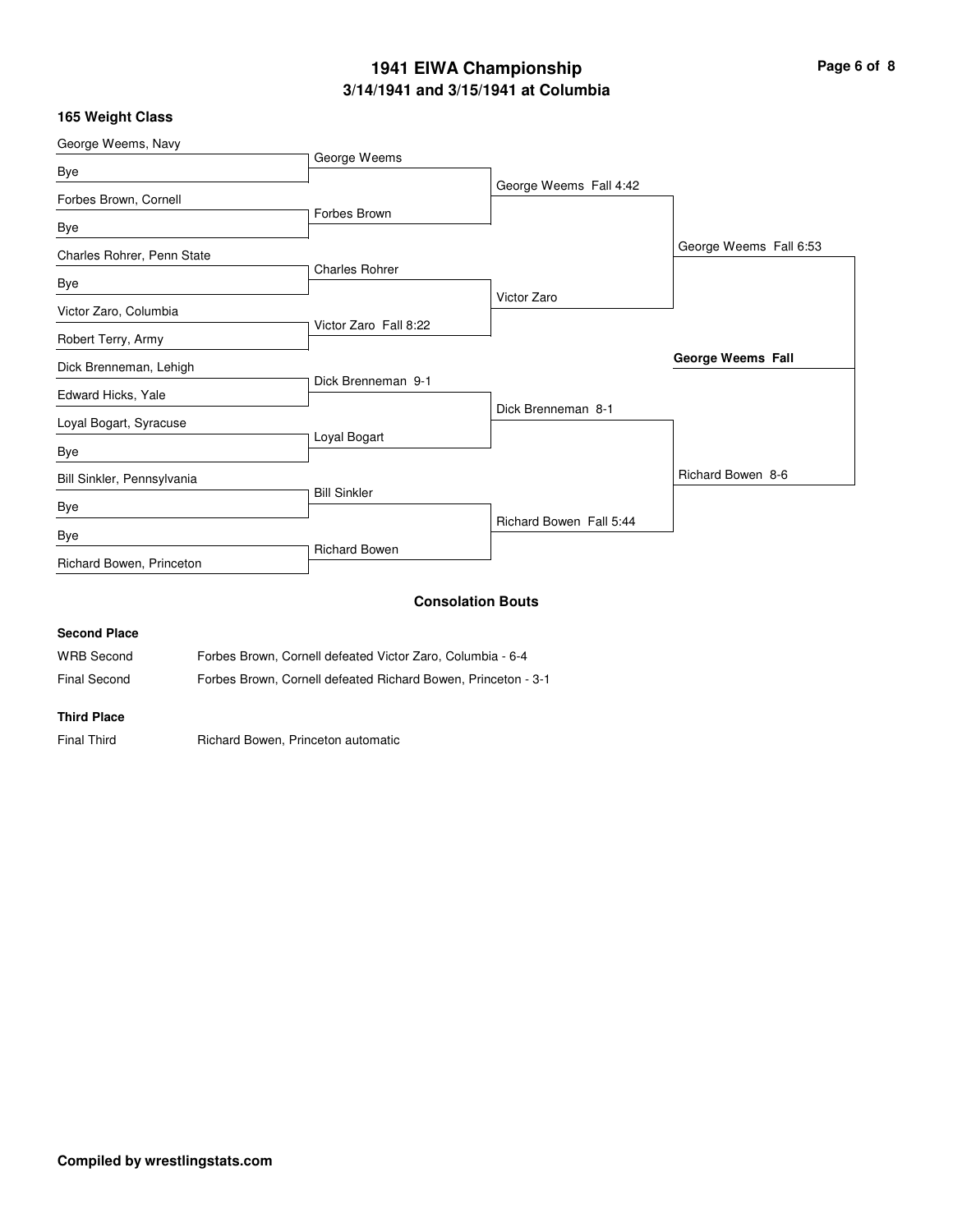# **3/14/1941 and 3/15/1941 at Columbia 1941 EIWA Championship Page 7 of 8**

### **175 Weight Class**

|                               |                           | <b>Consolation Bouts</b>  |                             |
|-------------------------------|---------------------------|---------------------------|-----------------------------|
| Dick DiBattista, Pennsylvania |                           |                           |                             |
| Bye                           | Dick DiBattista           |                           |                             |
| Bye                           |                           | Dick DiBattista Fall 4:12 |                             |
| Joe Bartolf, Columbia         | Joe Bartolf               |                           | Dick DiBattista             |
| Bye                           |                           |                           |                             |
| Fenton Brown, Cornell         | Fenton Brown              |                           |                             |
| Bill Lehr, Lehigh             |                           | <b>Bill Carmichael</b>    |                             |
| Bill Carmichael, Navy         | Bill Carmichael Fall 4:22 |                           | <b>Dick DiBattista Fall</b> |
| Richard Aldrich, Harvard      | John Blake Fall 4:57      |                           |                             |
| John Blake, Princeton         |                           | <b>Dudley Miller</b>      |                             |
| Dudley Miller, Yale           | Dudley Miller Fall 6:25   |                           |                             |
| John Buckner, Army            |                           |                           | Joe Valla                   |
| Bye                           | Vince Carroll             |                           |                             |
| Vince Carroll, Syracuse       |                           | Joe Valla Fall 4:05       |                             |
| Bye                           |                           |                           |                             |
| Joe Valla, Penn State         | Joe Valla                 |                           |                             |

### **Second Place** WRB Second Bill Carmichael, Navy defeated Joe Bartolf, Columbia - 4-0

Final Second Bill Carmichael, Navy defeated Joe Valla, Penn State - 4-0

#### **Third Place**

Final Third Joe Valla, Penn State automatic